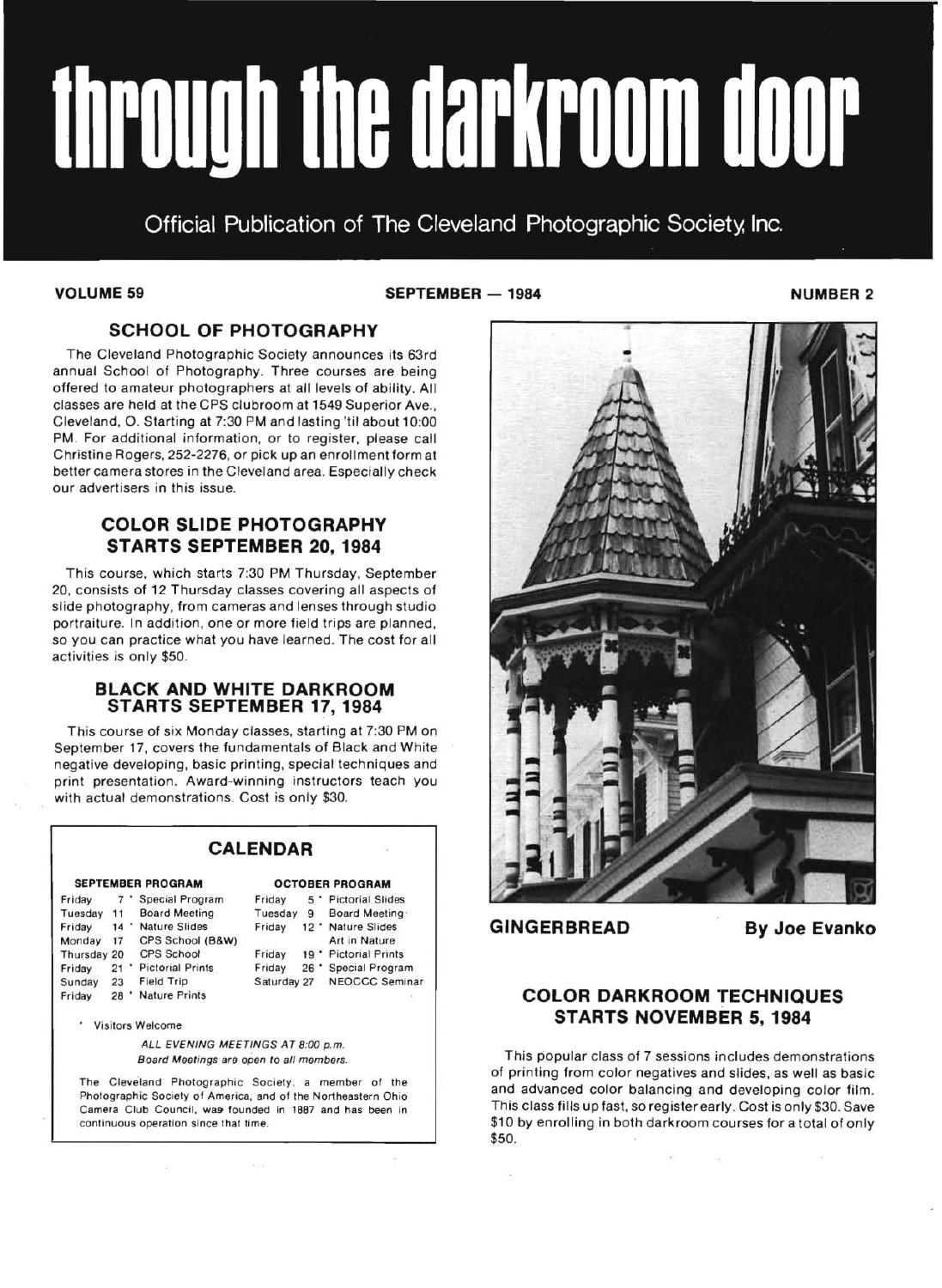is published by **PHOTOGRAPHIC SOCIETY, INC.** 

1549 Superior. Cleveland, Ohio 44114 Phone 781-1533

EDITOR DONNA PETERS ....... 331-5970 3965 West 212th Street BUSINESS MANAGER FRANK OTTO .......... 991-4286 3326 Dorchester Road CIRCULA TION (MAILING) GERRY JUSKENAS ..... 932-6019 2896 Washington Blvd. PRESIDENT RUTH MORRISON ...... 961-8817 1315 West 104th Street VICE PRESIDENT GREG TOTH ...... .... . 251-9042 3427 West 119th Street **SECRETARY** GRETCHEN TROPEA ... 261-8172 24001 Devoe Avenue TREASURER FRANK J. OTTO ........ 991-4286 3326 Dorchester Road

### **PRINCIPLES OF COMPOSITION**

On competition night, the judges comment all too often on "lack of good composition," although the exposure may be right on the dime! Cropping is the **last** method in improving composition, if our picture was not well composed in the first place. But why depend on this method, when we should be looking for good arrangement before releasing the shutter? A "circular" arrangement keeps interest away from edge of the picture. A "triangle" gives the shot strength and stability. A "cross" creates unity and harmony. "Radii" are effective, however don't place the apex in center of picture. The "rectangle" (also "L" or "J") has interest near side and bottom.

Good composition is a harmonious arrangement of lines. Vertical lines suggest dignity and grandeur. Horizontal lines convey a feeling of restfulness. Diagonal lines are full of energy and vitality. S-curved lines have movement and beauty. Leading lines guide us to the center of interest. Remember, one-third of your score is judged on composition.

Donna Peters

### THROUGH THE DARKROOM DOOR **PHOTO-ESSAY TRAVELETTE**  THE CLEVELAND *COMPETITION*

During our recent annual Photo-Essay/Travelette competition, which was a rousing success, we were taken 282' below sea-level to Death Valley and shortly after we had climbed to Mt. Ranier's 14,400 summit. In between, after catching our breath, we visited a Japanese fishing coast, stopped at Hawaii to smell the flowers and toured the Great Lakes Mackinac and Put-in- Bay Islands. Then more flowers at Tivoli Gardens. Close to home we visited Hale Farm, wondrous Geauga County, and talked to the animals at the zoo. A time-machine took us back to the great days at Euclid Beach and, on the way back to the present, we designed a dream automobile.

First place prize went to Bob Burns, second to Donna Peters and third to Greg Toth. Judges were Irene Mudrak, Virginia Stepler and Madeline Tetinek, all from Camera Guild.

Special plaudits should be given to those who entered the competition as a slide-show requires much time and effort beyond the camera work. For many, it was their first attempt and we now look forward to their even better shows next May. And for those who didn't enter - how about next year? Bob Burns

### **Pictorial Color Slide Notes:**

sim-plic-i-ty: The state of being simple.

sim-ple: Having, or composed of, one thing or part only; not combined or compounded. Or, not involved or complicated.

There you have November's competition subject. Two slides, max., with your choice of titles, and double points to the winners. And while you're searching far down into these eerie, creative depths of your mind, start thinking about our next assignment, FANTASY. Go far out, Babies, go far-r-r-r out!

### **Here are the trouble areas that can cause**  defects on your slides or prints. . .

PRINTING EQUIPMENT. Keep your enlarger dust-free and clean the optics, including the condensers and rear lens element. Grounding the enlarger chassis may help. Get and *use* an enlarger dust cover. Keep contact frame glasses and pressure pads clean. Clean your darkroom frequently in any areas that catch dust. Don't smoke while printing.



### **FAREWELL**

This is an extremely difficult letter to write because it means saying "Good-bye" to CPS. To give up something you have loved for so many years (35 to be exact) is not easy.

I am moving to Fort Wayne, Indiana to be close to relatives. It was a hard decision to make but after lots of consideration felt it necessary.

Nothing could ever replace or no amount of money could ever buy all the pleasures I've had and the very beautiful friendships I have made throughout the years belonging to CPS.

So with regrets, I must say

Forever yours, Helen McCay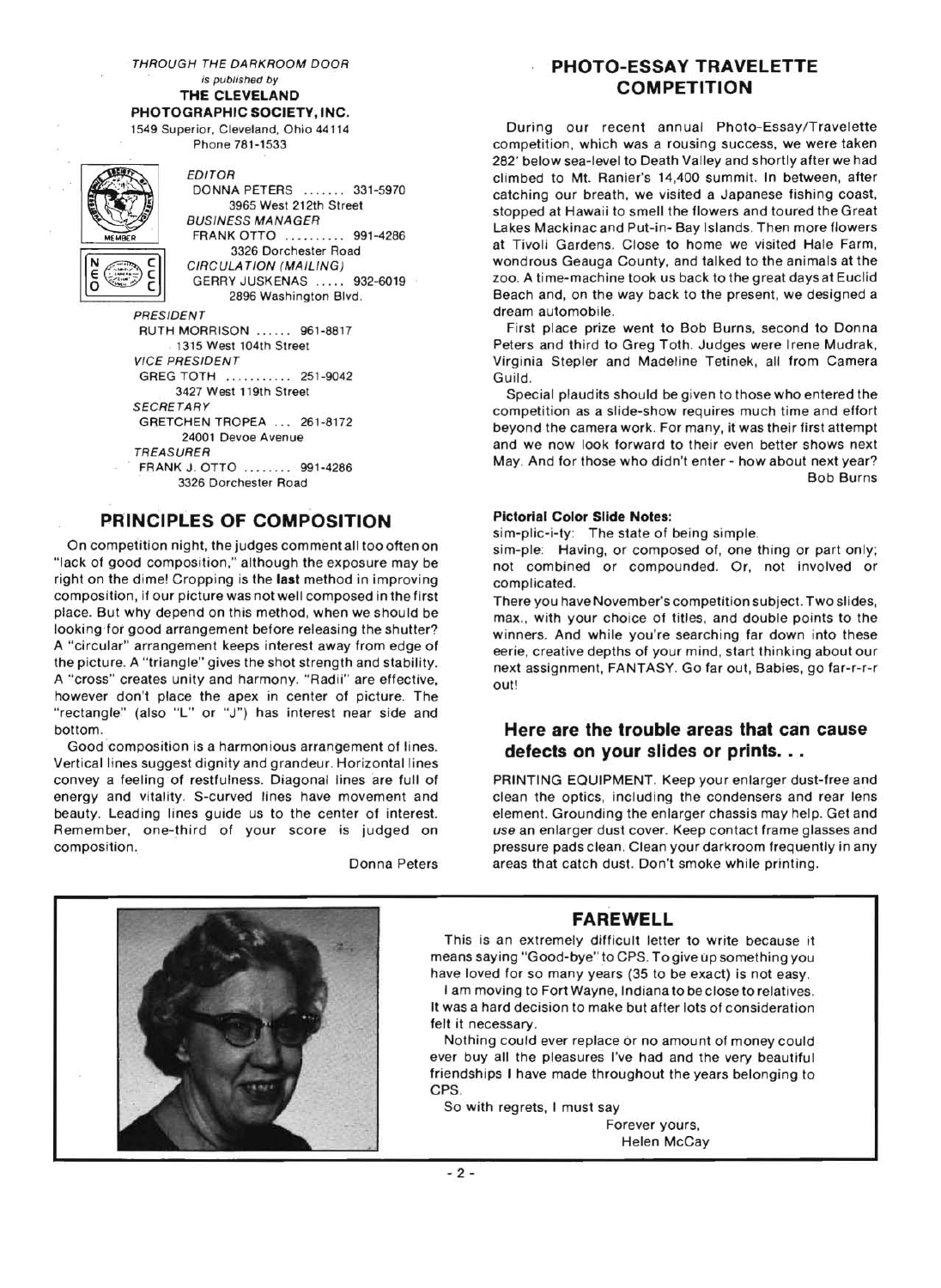### **PICTORIAL COLOR SLIDE NEWS**

At the end of the second furlong of the "A" race MERNONE, with Art Up, has charged into the lead with one 3rd place and three 1st place awards and seems to be running comfortably and relaxed. VANO, with Frank up, is within range. The "B" race shows evidence of becoming a battle down to the wire with the entries of some new fillies and colts to the field. The fillies are Marilyn Myers and Diane Bayless while the colts are Joe DiMarco, Bob Myers, Mike Goga and Ron Vojacek. The old nags better be aware.

There will be three Pictorial Slide Assigned-subject Competitions this year with double points to be awarded to the winners.

November - SIMPLICITY

### February -FANTASY

Rules for above two competitions. Slides made since June 1, 1984, not entered in prior competition, title of your choice, double points.

April - Individually-assigned subject competition. See CAROL KOCAB or BOB BURNS to draw your subject. The first selection drawn may be rejected but the second **must** be retained. Still not happy? Then try to con someone into making a blind exchange.

> Rules: 2 slides max, taken after June 1,1984, no prior competition, double points and your subject is the sole title of your entries.

Finally, Pictorial Color Slide Competition Rules and Guidelines have been posted on our bulletin board. Want a copy? See Bob Burns.

### **STILL THE TOPS**

For the second year in a row Kodak has been recognized by Fortune Magazine as having one of the top 11 products to be introduced in the country in 1983. Last year their introduction of disc photography received the accolades and this year it's the new Kodacolor VR 1000 film. The Tgrain technology employed in this and other new Kodak films represents a fundamental breakthrough in the type and shape of silver halide grains which permits greater speed and sharpness than was previously possible.

SOURCE: Petersen's Photographic, Feb. 1984

### **NEOCCC CLUB COMPETITION**

Frank Otto, our NEOCCC representative, is soliciting Nature Slides and Prints (no more than one per maker) in the first NEOCCC Club Competition forthe 1984-85 year. A club may enter a maximum of ten slides and ten prints. Entering the maximum number improves our chance of having a winner. Frank must have all entries no later than Friday, October 5, 1984.

### **DON'T MISS**

Be sure to attend the Nature Print night on September 28, 1984. You may enter 3 color prints and 3 black & white prints. The nature rules are posted in the CPS clubroom. The night will start promptly at 8:00 PM.

Marie Zickuhr

 $-3-$ 



**TROPICAL PLANTS By Dick Morrell** 

# **Here are the trouble areas that can cause defects on your slides or prints ...**

DIRTY FILM. Keep your film stock dust-free before and after exposure. Use tight-fitting cans or bags at all times. Pocket lint and camera bag detritus will enter unprotected cartridges. Approach bulk film loading with care and cleanliness. See text for special cassettes and hints.

DUSTY CAMERA. Keep your cameras, no matter the format, free of dust and film chips. Blow or brush out mirror boxes and film chambers to avoid dirt and possible camera jams. Keep rear surfaces of lenses clean, especially wide-angles. Dust on rear elements can produce shadowy ghosts on your film. Keep equipment in bags between uses.

AIRBORNE DUST. Dust or lint in the air in any darkroom, temporary or permanent, will leave its imprints on your negatives, transparencies or prints. Good housekeeping, proper choice of floor coverings, wall surfaces and countertops will help. Wear lint-free clothes. Filter and pressurize air.

It is with regret that we announce the death of longtime CPS member Art Mernone. Art will be remembered for both his creative and unique photography, and his contributions to CPS with his sign painting skills.